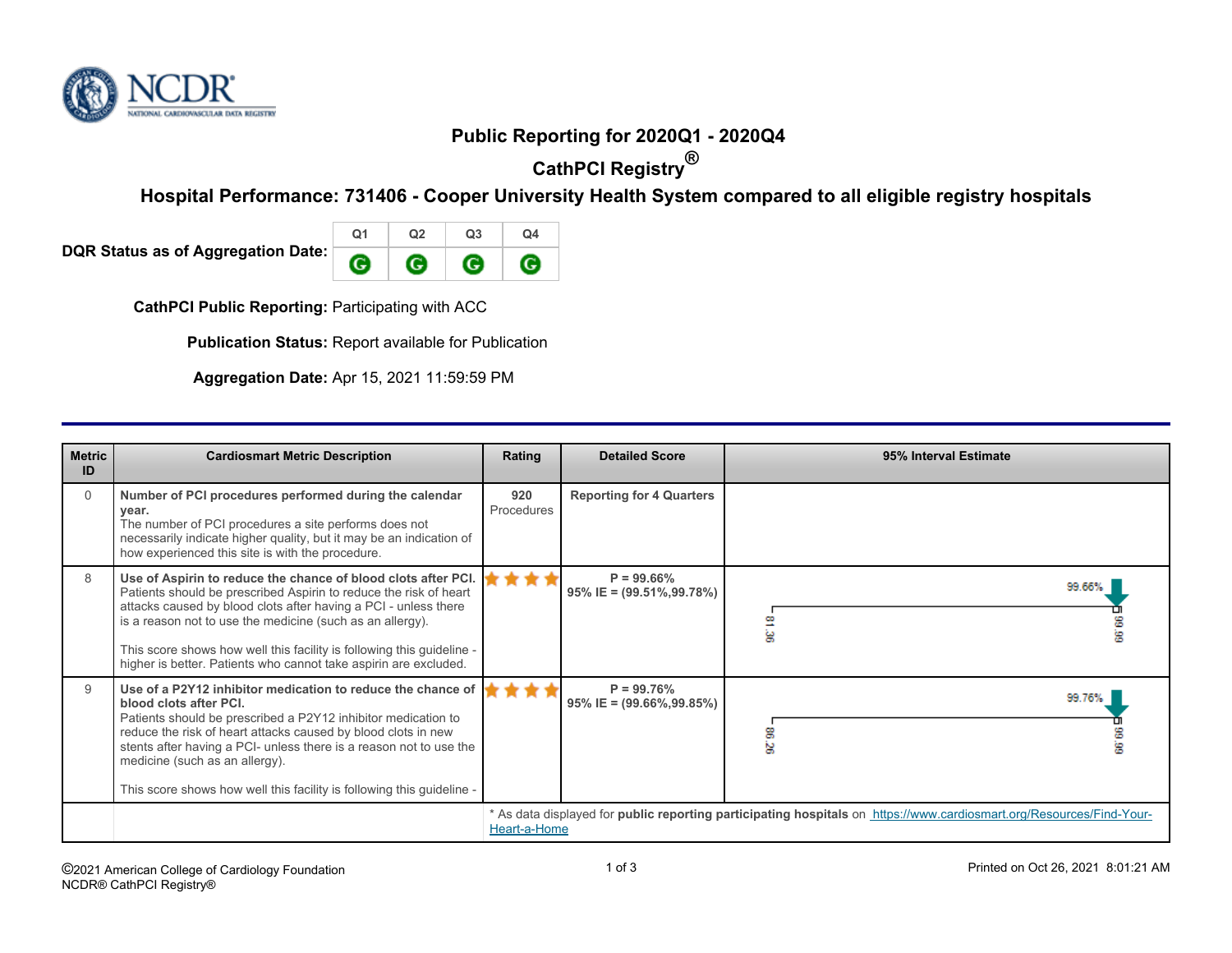

## **Public Reporting for 2020Q1 - 2020Q4**

**CathPCI Registry®**

**Hospital Performance: 731406 - Cooper University Health System compared to all eligible registry hospitals**

**DQR Status as of Aggregation Date:** 

| $\Omega$ 1 | מח | Q <sub>3</sub> | O4 |
|------------|----|----------------|----|
|            |    |                |    |

**CathPCI Public Reporting: Participating with ACC** 

**Publication Status:** Report available for Publication

**Aggregation Date:** Apr 15, 2021 11:59:59 PM

| <b>Metric</b><br>ID | <b>Cardiosmart Metric Description</b>                                                                                                                                                                                                                                                                                                                                                                                                                                                                                                                | Rating                                                                                                                               | <b>Detailed Score</b>                            | 95% Interval Estimate |
|---------------------|------------------------------------------------------------------------------------------------------------------------------------------------------------------------------------------------------------------------------------------------------------------------------------------------------------------------------------------------------------------------------------------------------------------------------------------------------------------------------------------------------------------------------------------------------|--------------------------------------------------------------------------------------------------------------------------------------|--------------------------------------------------|-----------------------|
|                     | higher is better. Patients who cannot take P2Y12 inhibitor<br>medicines are excluded.                                                                                                                                                                                                                                                                                                                                                                                                                                                                |                                                                                                                                      |                                                  |                       |
| 10                  | Use of a Statin to decrease cholesterol after PCI.<br>Patients should be prescribed a Statin to decrease cholesterol<br>and reduce the risk of heart attacks after having a PCI- unless<br>there is a reason not to use the medicine (such as an allergy).<br>This score shows how well this facility is following this guideline -<br>higher is better. Patients who cannot take Statin medications are<br>excluded.                                                                                                                                |                                                                                                                                      | $P = 99.16%$<br>$95\%$ IE = $(98.80\%, 99.45\%)$ | 99.16%<br>53.27       |
| 38                  | Use of all recommended medications (Aspirin, P2Y12<br>inhibitor medication, and Statin) to reduce the chance of<br>blood clots and decrease cholesterol after PCI.<br>Patients should be prescribed Aspirin, a P2Y12 inhibitor<br>medication, and a Statin medication after having a PCI to reduce<br>the chance of blood clots, decrease cholesterol and reduce the<br>risk of heart attacks- unless there is a reason not to use a<br>medication(s) (such as an allergy).<br>This score shows how well this facility is following this guideline - |                                                                                                                                      | $P = 98.74%$<br>$95\%$ IE = $(98.21\%, 99.18\%)$ | 98.74%<br>8<br>ğ      |
|                     |                                                                                                                                                                                                                                                                                                                                                                                                                                                                                                                                                      | * As data displayed for public reporting participating hospitals on https://www.cardiosmart.org/Resources/Find-Your-<br>Heart-a-Home |                                                  |                       |